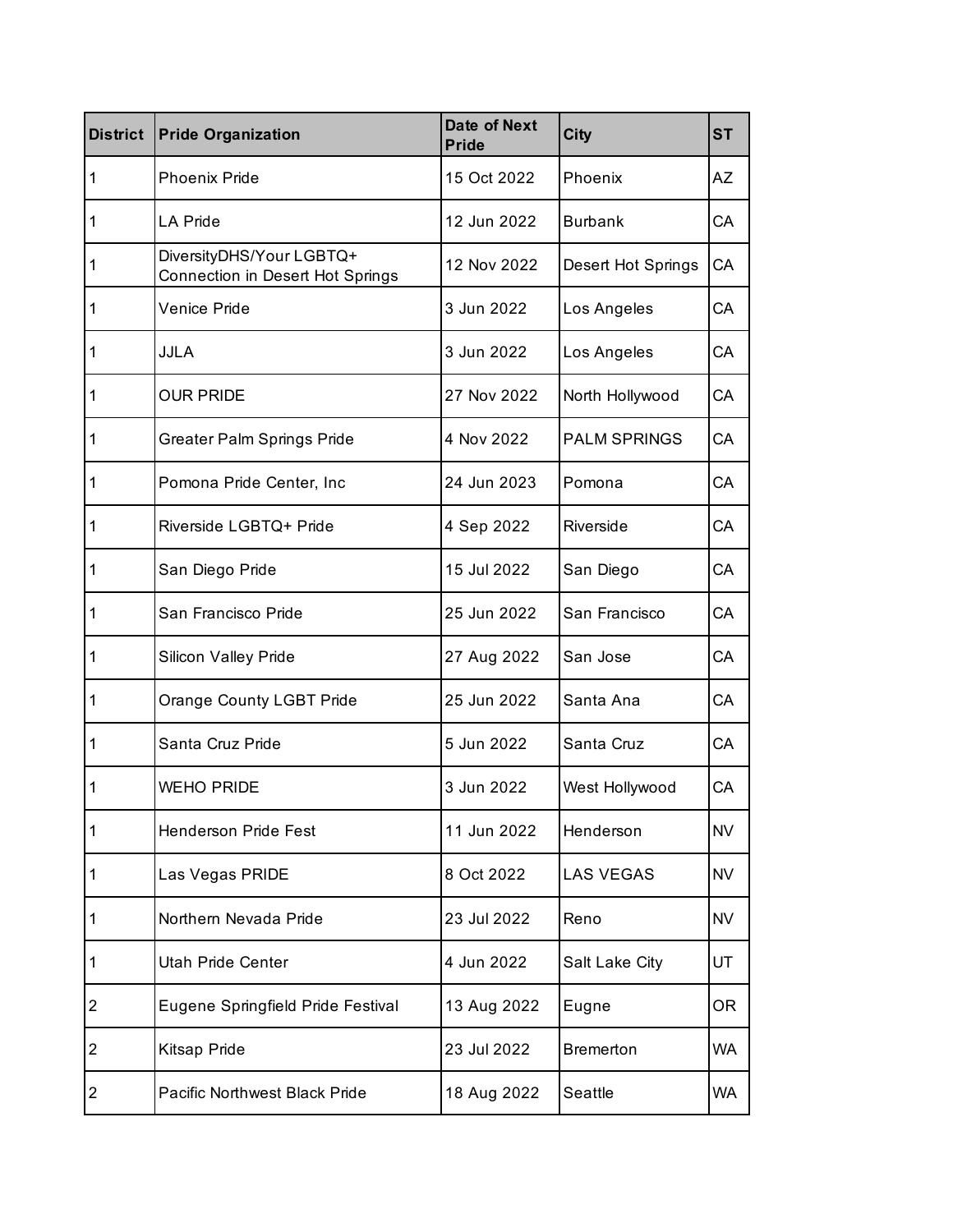| $\overline{2}$ | <b>Wenatchee Pride</b>                                      | 18 Jun 2022 | Wenatchee         | <b>WA</b> |
|----------------|-------------------------------------------------------------|-------------|-------------------|-----------|
| 3              | McPherson Coalition for Equity,<br>Inclusion, and Diversity | 25 Jun 2022 | McPherson         | <b>KS</b> |
| 3              | Albuquerque Pride Inc.                                      | 11 Jun 2022 | Albuquerque       | <b>NM</b> |
| 3              | Human Rights Alliance                                       | 25 Jun 2022 | Santa Fe          | <b>NM</b> |
| 3              | Panhandle Pride Inc                                         | 25 Jun 2022 | Amarillo          | ТX        |
| 3              | <b>QWELL Community Foundation</b>                           | 25 Jun 2022 | Austin            | ТX        |
| 3              | El Paso Sun City Pride                                      | 25 Jun 2022 | El Paso           | ТX        |
| 3              | <b>Huntsville Texas Pride</b>                               | 17 Sep 2022 | <b>Huntsville</b> | ТX        |
| 4              | PRIDEChicago                                                | 26 Jun 2022 | <b>CHICAGO</b>    | IL        |
| 4              | <b>Northalsted Business Alliance</b>                        | 18 Jun 2022 | Chicago           | IL        |
| 4              | <b>Columbus IN Pride</b>                                    | 24 Sep 2022 | Columbus          | IN        |
| 4              | Fort Wayne Pride                                            | 23 Jul 2022 | Fort Wayne        | IN        |
| 4              | Indy Pride                                                  | 11 Jun 2022 | Indianapolis      | IN        |
| 4              | Spencer Pride, Inc.                                         | 15 Oct 2022 | Spencer           | IN        |
| 4              | Siouxland Pride Alliance                                    | 4 Jun 2022  | Sioux City        | IA        |
| 4              | Motor City Pride                                            | 11 Jun 2022 | Detroit           | MI        |
| 4              | <b>Great Lakes Bay Pride</b>                                | 25 Jun 2022 | Midland           | MI        |
| 4              | South Central Minnesota Pride                               | 10 Sep 2022 | Mankato           | <b>MN</b> |
| 4              | <b>Twin Cities Pride</b>                                    | 25 Jun 2022 | Minneapolis       | ΜN        |
| 4              | Kansas City Pride Community Alliance                        | 10 Jun 2022 | Kansas City       | <b>MO</b> |
| 4              | Pride St Louis                                              | 25 Jun 2022 | St Louis          | <b>MO</b> |
| 4              | Stonewall Columbus Inc.                                     | 17 Jun 2022 | Columbus          | OН        |
| 4              | Kenosha Pride, Inc.                                         | 10 Jul 2022 | <b>KENOSHA</b>    | WI        |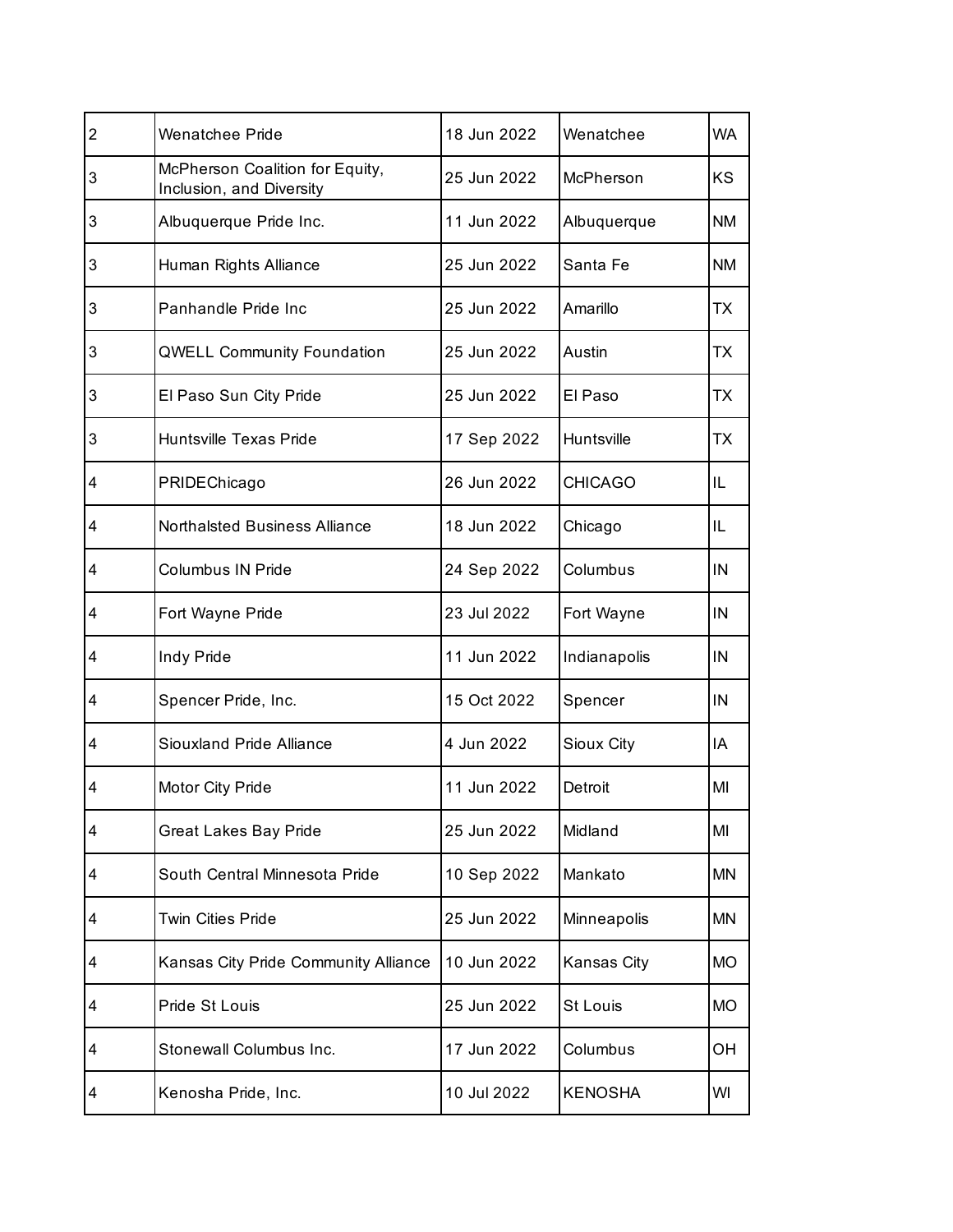| 5 | <b>Central Arkansas Pride</b>   | 15 Oct 2022 | <b>LITTLE ROCK</b>     | AR.       |
|---|---------------------------------|-------------|------------------------|-----------|
| 5 | <b>Pride Fort Lauderdale</b>    | 11 Feb 2023 | Fort Lauderdale        | FL        |
| 5 | Caribbean PrideFest             | 11 Feb 2023 | <b>Fort Lauderdale</b> | FL        |
| 5 | <b>Compass Community Center</b> | 25 Mar 2023 | Lake Worth Beach       | FL        |
| 5 | Space Coast Pride, Inc.         | 24 Sep 2022 | Melbourne              | FL        |
| 5 | Come Out With Pride, Inc.       | 15 Oct 2022 | Orlando                | FL.       |
| 5 | Afro Pride Federation           | 7 Oct 2021  | Pompano Beach          | FL        |
| 5 | Tampa Pride                     | 24 Sep 2022 | Tampa                  | FL        |
| 5 | Winter Park PRIDE Project, Inc. | 1 Apr 2022  | <b>WINTER PARK</b>     | FL.       |
| 5 | Atlanta Pride Committee         | 8 Oct 2022  | Atlanta                | GA        |
| 5 | Augusta Pride                   | 25 Jun 2022 | Augusta                | GА        |
| 5 | Colgay Pride                    | 4 Jun 2022  | Columbus               | GA        |
| 5 | <b>Charlotte Pride</b>          | 20 Aug 2022 | Charlotte              | <b>NC</b> |
| 5 | <b>Charlotte Black Pride</b>    | 17 Jul 2022 | Charlotte              | <b>NC</b> |
| 5 | <b>Fayetteville PRIDE</b>       | 25 Jun 2022 | Fayetteville           | <b>NC</b> |
| 5 | Union County Pride, Inc         | 10 Sep 2022 | Weddington             | <b>NC</b> |
| 5 | Pride Winston-Salem             | 18 Jun 2022 | Winston Salem          | <b>NC</b> |
| 5 | Pride Myrtle Beach Inc.         | 8 Oct 2022  | Myrtle Beach           | SC        |
| 5 | Virginia Pride                  | 24 Sep 2022 | Richmond               | VA        |
| 6 | Delaware Pride, Inc.            | 4 Jun 2022  | <b>Newark</b>          | DE        |
| 6 | Capital Pride Alliance          | 11 Jun 2022 | Washington             | DC        |
| 6 | <b>Boston Pride</b>             | 11 Jun 2022 | <b>Boston</b>          | МA        |
| 6 | NoWoCo Pride Inc                | 16 Jul 2022 | Fitchburg              | МA        |